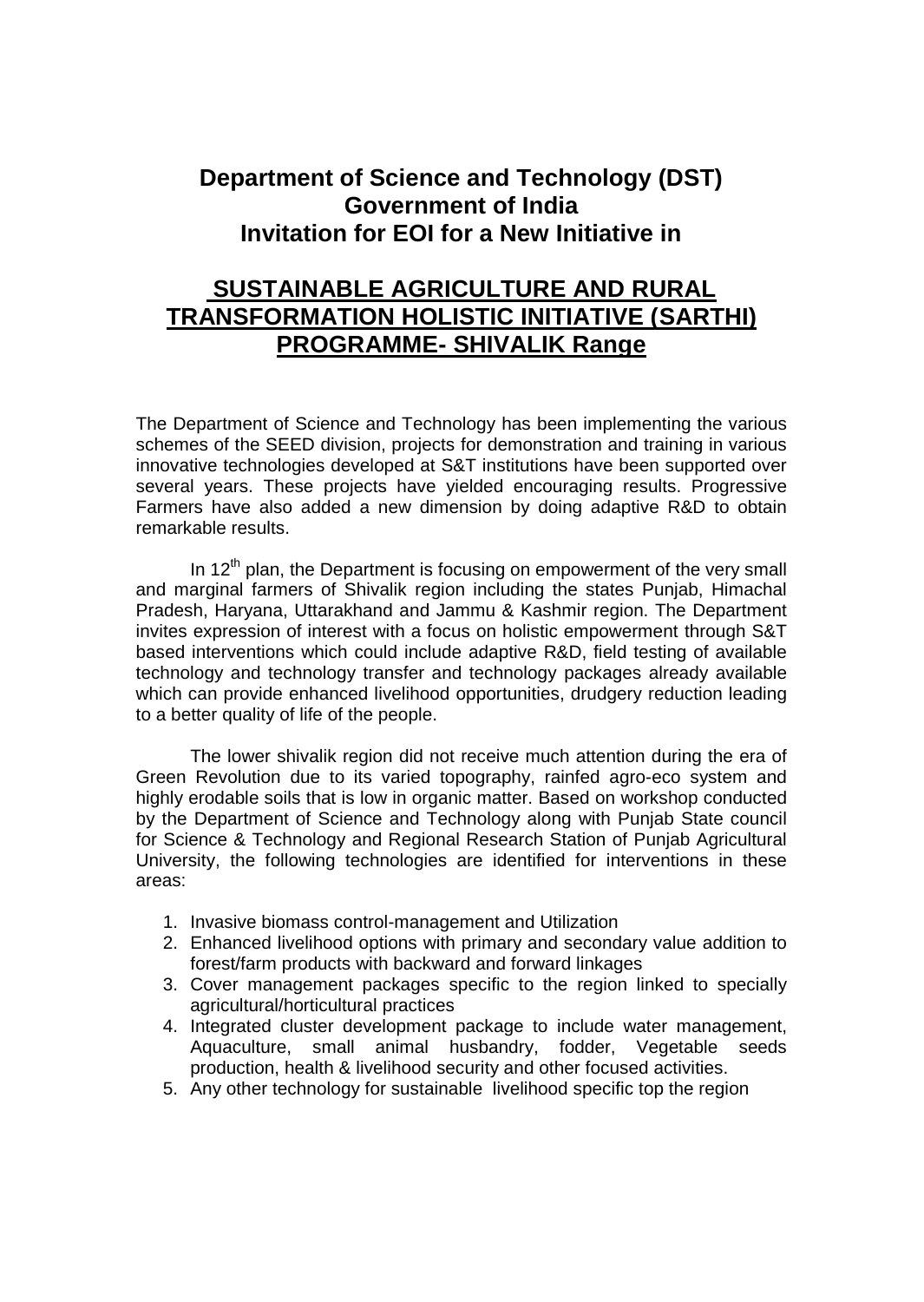In the 1st phase the districts/states identified for the S&T based interventions are:

- I. Kandi region of Punjab
- II. Shivalik region of Himachal Pradesh, Haryana, Uttarakhand and Jammu & Kashmir

Expression of Interest (EOI) is sought from academic/R&D institutions, State Government Organizations with collaboration of any voluntary organizations. In case of voluntary organizations it is mandatory that they tie up with technology providing S&T institution to be eligible (Consent letter to be attached with EOI).

The EOI should specifically provide the following details: Title, Type of project: individual/integrated, objectives, area covered under the project, beneficiaries, participation of field agency and expected outcome. Participation of the user group in identifying the intervention package would need to be ensured.

Review Process, Evaluation and Funding Decisions

EOI will be subjected to a screening process and short listed organizations will be invited to submit full proposals. The proposals will be evaluated by the Programme Advisory Group.

Submission format

Expression of Interest (EOI) should be emailed to Dr. Jyoti Sharma at E.mail: Sharma.[jyoti@nic.in](mailto:jyoti@nic.in) as an attachment only in MS word format. The subject of the message will be:  $\bigoplus$ ARTHI Programme for Shival ik range  $\bigoplus$ .

Important dates and deadlines Deadline for declaration of intention to submit: 31<sup>st</sup> June 2012 Closing date: 10th July 2012

Contacts:

Dr. Vinita Sharma, Advisor & Head Science for Equity, Empowerment and Development Division (SEED), Department of Science and Technology Technology Bhawan, New Mehrauli Raod New Delhi • 110016 E • Mail: vinita.sharma@gmail.com